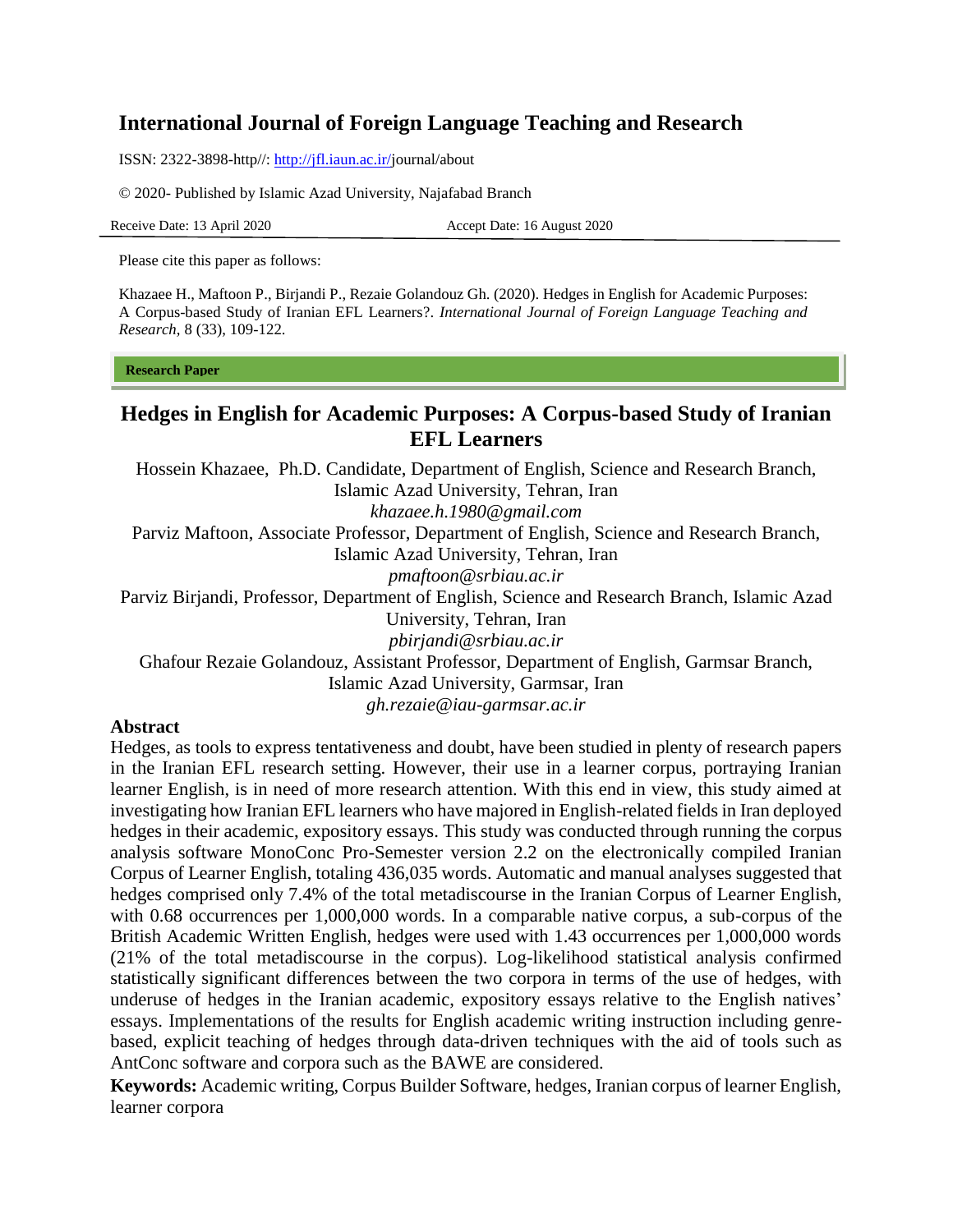### **Introduction**

English for academic purposes (EAP), as a strand of English for specific purposes (ESP), aims at equipping English as a second or foreign language (ESL/EFL) learners with the academic language knowledge, critical thinking, and cultural skills that are necessary for attaining full academic potentials. Among the issues that have been the focus of EAP researchers during the last decades was the compilation of electronic corpora as sources of information concerning EFL learners' use of hedges in genres such as academic essays, academic research papers, Ph.D. dissertations, and so forth.

Hedges are linguistic tools that are used to express tentativeness, doubt, and possibility (Hyland, 2017). Hedges have received considerable attention in studies on both spoken discourse and written academic discourse. In spoken discourse, for example, their role "in qualifying categorical commitment and facilitating discussion" (Hyland, 1996, p. 433) has been investigated by many researchers in fields such as conversation analysis (e.g., Varma & Tan, 2015). In Written academic discourse, plenty of studies have been conducted on the significant role that hedges play in writers' need to propose their unverified suggestions with care (e.g., Dontcheva-Navratilova, 2016; Plappert, 2019, among others). Hedges have also been studied as tools for indexing fuzziness in discourse (e.g., Channell, 1994), as metadiscourse markers (e.g., Hyland, 2005; Vande Kopple, 1985), and as a means of indexing detachment between a speaker and what he/she is saying (e.g., Ahn & Yap, 2015).

A glance through the literature of EAP studies reveals that the use of hedges in written academic discourse has been focused on in various theoretical models (e.g., Burrough-Boenisch, 2005; Hyland 1996, 1998, 2005; Markkanen & Schröder, 1997; Mauranen, 1997). Hyland (1998, pp. 39-50) categorizes the linguistic approaches that deal with hedges into three classes, namely (a) "speech acts and interpretive maxims," (b) "epistemic modality," and (c) "metadiscourse." In Hyland's (1998) conceptualization of hedging, "hedges are the means by which writers can present a proposition as an opinion rather than a fact: items are only hedges in their epistemic sense, and only when they mark uncertainty" (p. 5). Based on Hyland (1998), hedges are categorized into lexical and strategic categories. Lexical hedges are again grouped into modal auxiliaries, epistemic lexical verbs (including epistemic judgment and evidential verbs), epistemic adverbs, epistemic adjectives, and epistemic nouns. Strategic hedges are grouped into reference to limited knowledge, reference to limitation of model, theory, or method, and reference to experimental limitations.

Analyses of language corpora have revealed some of the characteristics of hedges in textbooks (Bouhlal, Horst, & Martini, 2018), economic forecasting (Resche, 2015), scientific articles (Vass, 2017), abstracts (Li & Pramoolsook, 2015), medical discourse (Martikainen, 2018), and so forth. A corpus is an electronic collection of naturally occurring texts that is used in language-related studies (Hunston, 2002). Hedges have also been studied in plenty of corpusinformed, corpus-based, or corpus-driven learner language investigations (e.g., Larsson 2017; Sun & Hu, 2020, among others). Learner language is defined as "the oral or written language produced by learners" (Ellis & Barkhuizen, 2005, p. 4). In corpus-informed investigations (e.g., Ackermann, Biber, & Gray, 2011; Hawkey & Barker, 2004), researchers analyze a learner corpus for information concerning the existence, non-existence, or probable errors with reference to a specific linguistic feature (Callies, 2015). As Tognini-Bonelli (2001) mentions, in corpus-based analysis procedures (e.g., Hawkins & Filipović, 2012), the researcher initiates the analysis of a learner corpus with a list of pre-categorized linguistic features, while in corpus-driven analyses (e.g., Wulff & Gries, 2011), results emerge out of the learner corpus without any linguistic pre-specifications.

Taking the importance of hedging as a resource for expressing uncertainty in academic discourse, lack of analysis of hedges in a learner corpus, portraying academic, expository essays

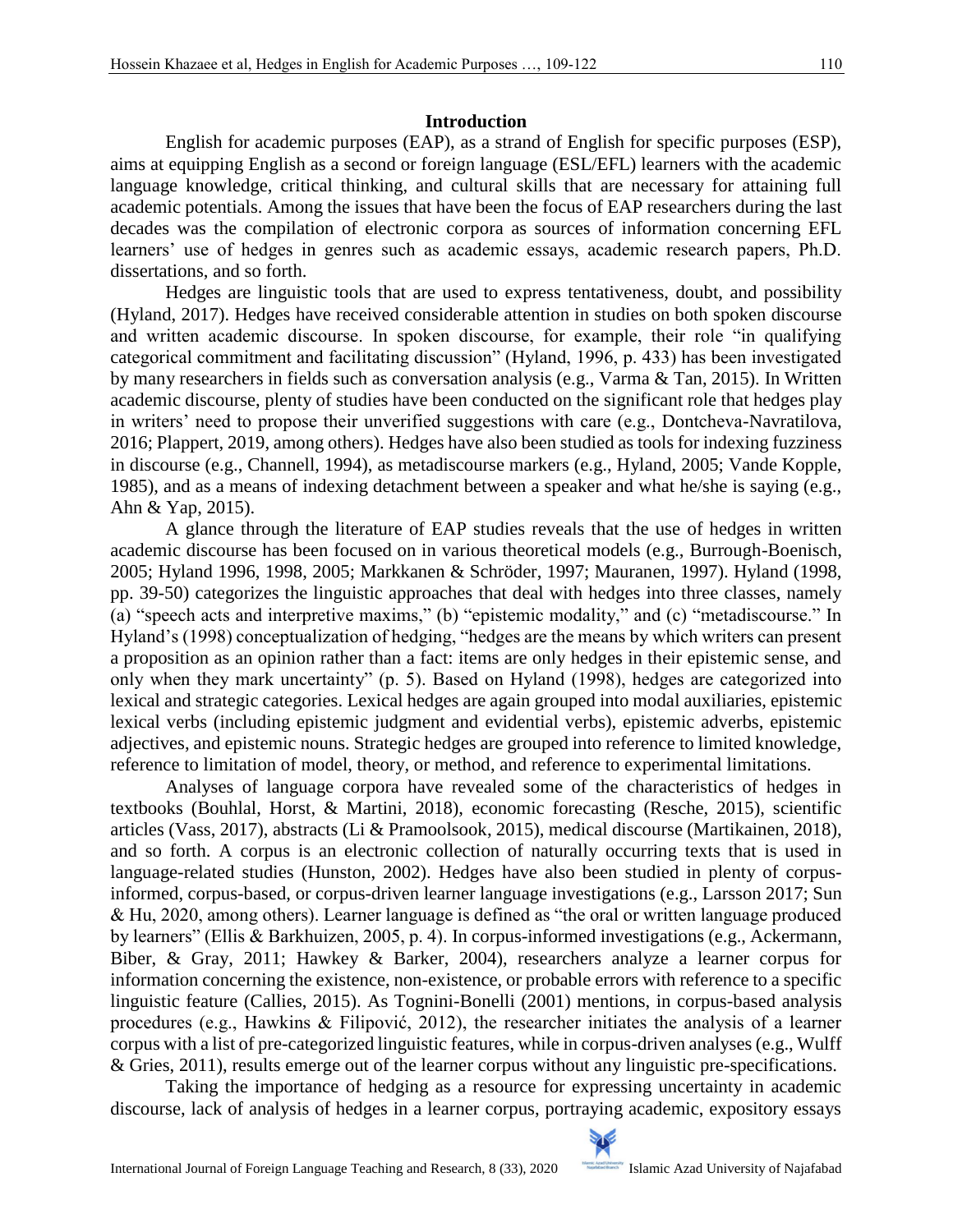of Iranian EFL learners, is really felt. Contributing to this line of investigation, this study, with the aid of the electronically compiled Iranian Corpus of Learner English and a sub-corpus of the British Academic Written English (BAWE), aims at finding the probable overuses or underuses of hedges in Iranian EFL learners' academic, expository essays from a metadiscursive aspect.

As a learner corpus research (LCR) investigation, based on Hyland's (2005) interpersonal metadiscourse model, hedging is considered as a sub-category of metadiscourse in the present paper. It should be mentioned that there is not a consensus among researchers in including hedges as metadiscourse (e.g., Ädel, 2006, 2010; Mauranen, 1993a, 1993b, 2010). Hyland's (2005) metadiscourse model includes 101 hedging items that consist of categories such as lexical and strategic hedges including epistemic modal auxiliaries (e.g., *could*, *couldn't*, *may*, etc.), epistemic lexical verbs (e.g., *appear*, *argue*, *assume*, *claim*, etc.), epistemic adverbs (e.g., *about*, *almost*, *apparently*, *approximately*, etc.), and so forth. With this end in view, the research questions of this study are:

Q1. From a metadiscursive aspect, what are the most frequently used hedges in the academic, expository essays of Iranian intermediate EFL learners who have majored in English-related fields in Iran?

Q2. From a metadiscursive aspect, what what are the most frequently used hedges in the Englishnative, linguistics students' academic, expository essays?

Q3. Concerning the frequencies of the use of hedges, are there any statistically significant differences (overuses and underuses) between the Iranian intermediate EFL learners' and Englishnatives' academic, expository essays?

Q4. If any differences (overuses and underuses) exist between the Iranian intermediate EFL learners' and English-natives' academic, expository essays in terms of using hedges, what are the possible reasons of such overuses or underuses?

Q5. If any differences (overuses and underuses) exist between the Iranian intermediate EFL learners' and English-natives' academic, expository essays in terms of using hedges, are there any mechanisms to alleviate such differences?

# **Literature Review**

# **Previous Corpus Studies on the Use of Hedges**

 A glance through the literature of corpus studies reveals plenty of large-sized corpus research papers on the important role that hedges play in the academic writings of both native and non-native speakers of English. Such studies refer to the differences in the use of hedges between English-native writers and writers from other first language (L1) backgrounds. Most of the studies in the Iranian EFL context, however, focus on the use of hedges in small-sized corpora of genres such as academic research papers, Ph.D. dissertations, and examples of LCR studies on academic essays, especially expository essays that Iranian university-level EFL learners write, are rarely found. With this end in view, following are a number of recent corpus studies on the use of hedges in the Iranian EFL context.

 Tahririan and Shahzamani (2009) compared the frequency of the use of hedges between English and Persian social, economic, and political newspaper editorials. The results indicated that English newspaper editorials employed more hedges than Persian ones. Moreover, English political editorials were slightly more hedged than the economic and social ones. With regard to the Iranian context, economic editorials were slightly more hedged than the political and social ones.

 Jalilifar, Shooshtari, and Mutaqid (2011) investigated the impacts of the explicit instruction of hedges on the reading comprehension of ESP materials of Iranian English-related university students. The results indicated the facilitative effects of explicit instruction in recognizing hedging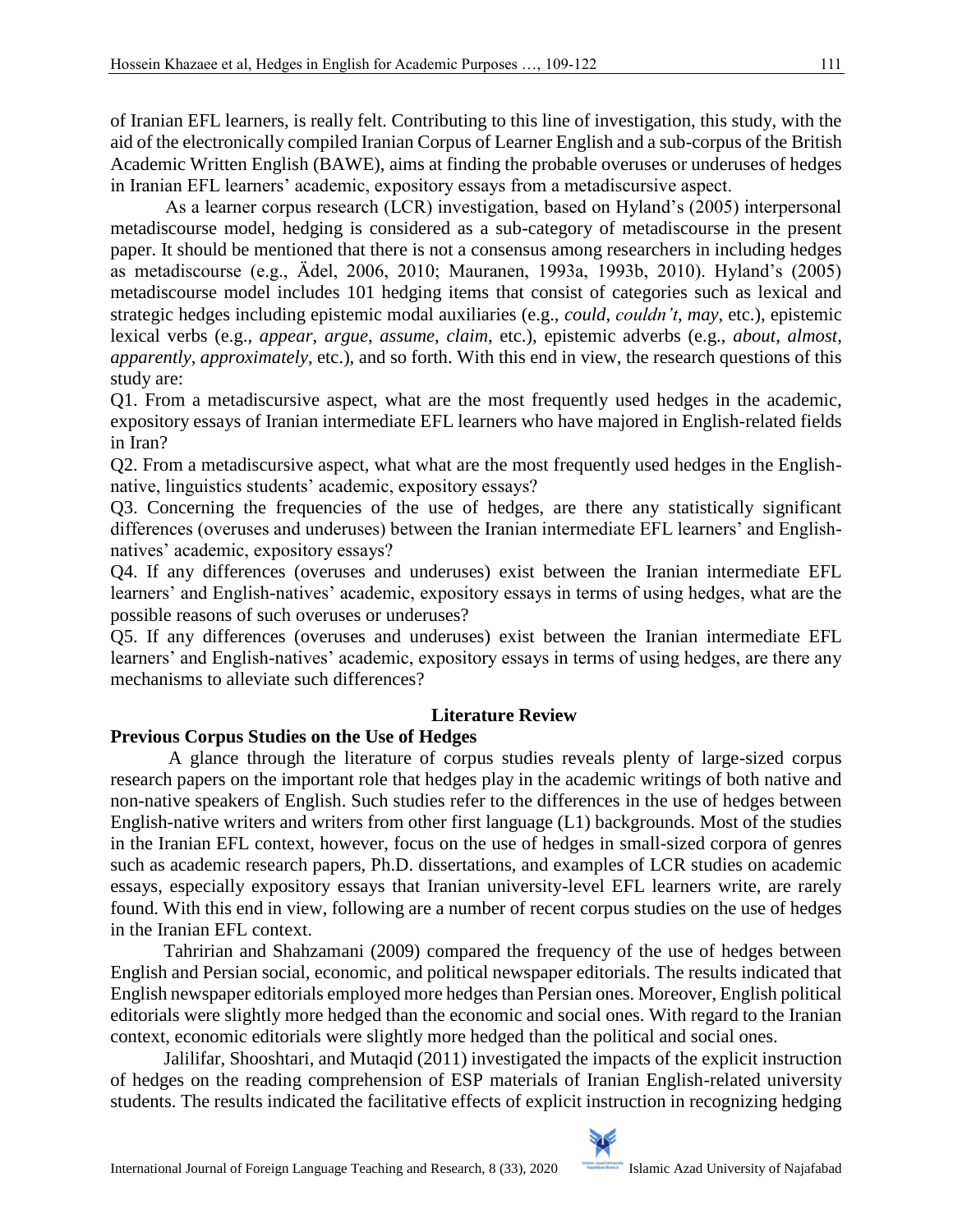devices that improved the language proficiency of the students and therefore improved their reading comprehension scores.

 Falahati (as cited in Rasti, 2011) investigated the use of hedges in 24 research articles, written in English by English-native writers and Persian EFL learners. His quantitative analysis revealed that English writers employed hedges more frequently than their Iranian counterparts.

 In a study with rather contradictory findings compared with the literature of research on the use of hedges in the Iranian EFL context, Abdi and Behnam (2014) investigated the use of hedges in the abstracts of medical articles written by English and Persian writers. They found that there were not any statistically significant differences between Iranian and American writers in terms of the use of hedges.

 Rezanejad, Lari, and Mosalli (2015) compared the frequency of the use of hedges in different sections of research papers written by Iranian authors and English-native authors. The results showed an underuse of hedges by Iranian authors, and there was a statistically significant difference between these two groups of authors' use of hedges.

 Azarbad and Ghahraman (2018) investigated the distribution of functions and forms of hedges in the English and Persian abstracts of master's theses, written by Iranian students. The results showed that there was a statistically significant difference between English and Persian texts concerning the use of hedges, with underuse of hedges in the Persian ones. Azarbad and Ghahraman referred to the degree of awareness, purpose, cultural background of the learners, and so forth as determining factors with regard to the observed differences of the use of hedges in their investigation.

 Sabzevar, Haghverdi, and Biriya (2020) explored the use of epistemic adverbs in academic essays written by English-native speakers and Iranian EFL learners. The findings revealed the underuse of hedges among Iranian EFL writers.

 Weisi and Asakereh (2020) investigated the impact of gender and nativeness on the use of hedges in the discussion section of applied linguistics research papers, written by natives of English and Iranian EFL research writers. The results indicated that there was a statistically significant difference between Iranian male and female research writers in terms of the frequency of use of hedges, that is, gender had a determining impact on the use of hedges. Moreover, the results showed that the discussion sections of applied linguistics research papers, written by English-native research writers, were more hedged than those written by their Iranian counterparts.

#### **Method**

#### **Corpus**

 Use of corpus analysis software and online corpus-related websites (with in-built engines to extract and analyze features such as concordancing lines, hypertext, N-grams, PoS tags, range, etc.) in language teaching (for purposes such as data-driven learning (DDL), has become a common practice among LCR investigators. Such software and websites are also used in EAP instruction courses and research. Among the software and websites for DDL practices and analyses of corpora, Anthony's (2017) AntConc series, Tsukamoto's (2002) KWIC, Barlow's (2017) MonoConc Pro, and Cobb's (2016) the Compleat Lexical Tutor can be named here (a complete and up-to-date list of corpus analysis software and online corpus-related websites can be found at [https://corpus](https://corpus-analysis.com/)[analysis.com\)](https://corpus-analysis.com/).

 The common technicality issue among most of these software and websites is their userfriendly interfaces that users can search different aspects of a language within them and get their intended results. Even teachers can apply them in their DDL practices and obtain excellent results in terms of helping learners to reach learner autonomy and flooding them with input from real language use. The search interface of AntConc software version 3.5.7, from Anthony's (2019) AntConc series, is presented in figure 1.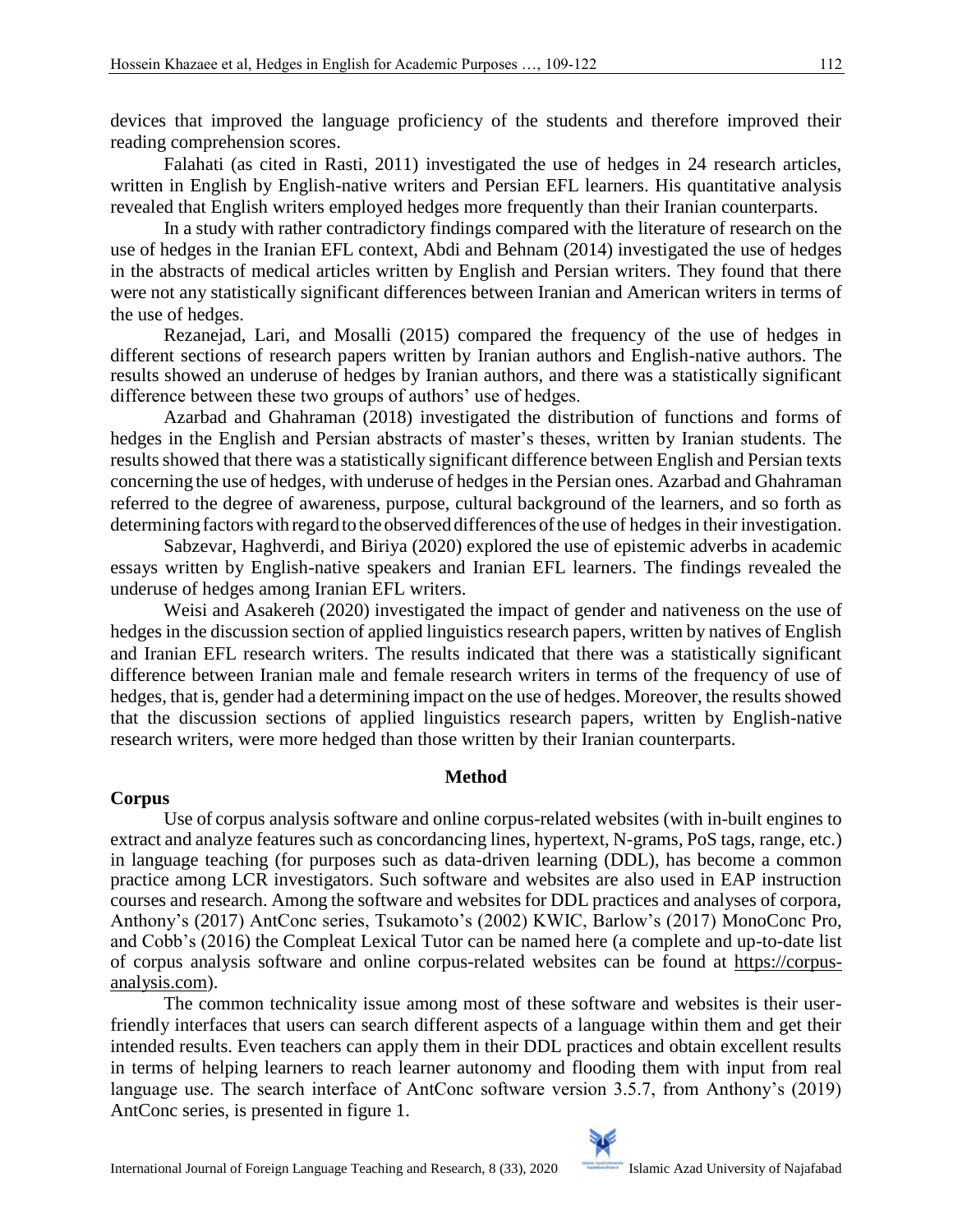|                                | $\qquad \qquad \blacksquare$<br>$\mathbf{\times}$<br>AntConc 3.5.7 (Windows) 2018         |  |  |  |  |  |  |
|--------------------------------|-------------------------------------------------------------------------------------------|--|--|--|--|--|--|
| <b>Global Settings</b><br>File | <b>Tool Preferences</b><br>Help                                                           |  |  |  |  |  |  |
| <b>Corpus Files</b>            | Concordance Concordance Plot File View Clusters/N-Grams Collocates Word List Keyword List |  |  |  |  |  |  |
|                                | <b>Concordance Hits</b> 0                                                                 |  |  |  |  |  |  |
|                                | <b>KWIC</b><br>Hit:<br><b>File</b><br>$\mathcal{A}_{\mathcal{N}}$                         |  |  |  |  |  |  |
|                                |                                                                                           |  |  |  |  |  |  |
|                                |                                                                                           |  |  |  |  |  |  |
|                                |                                                                                           |  |  |  |  |  |  |
|                                |                                                                                           |  |  |  |  |  |  |
|                                |                                                                                           |  |  |  |  |  |  |
|                                |                                                                                           |  |  |  |  |  |  |
|                                |                                                                                           |  |  |  |  |  |  |
|                                |                                                                                           |  |  |  |  |  |  |
|                                |                                                                                           |  |  |  |  |  |  |
|                                |                                                                                           |  |  |  |  |  |  |
|                                |                                                                                           |  |  |  |  |  |  |
|                                |                                                                                           |  |  |  |  |  |  |
|                                |                                                                                           |  |  |  |  |  |  |
|                                |                                                                                           |  |  |  |  |  |  |
|                                |                                                                                           |  |  |  |  |  |  |
|                                |                                                                                           |  |  |  |  |  |  |
|                                |                                                                                           |  |  |  |  |  |  |
|                                |                                                                                           |  |  |  |  |  |  |
|                                | $\langle \rangle$<br>$\rightarrow$<br>$>$ $\sim$                                          |  |  |  |  |  |  |
|                                | Search Term V Words   Case   Regex<br><b>Search Window Size</b>                           |  |  |  |  |  |  |
|                                |                                                                                           |  |  |  |  |  |  |
|                                | $\Rightarrow$<br>50<br>Advanced                                                           |  |  |  |  |  |  |
| <b>Total No.</b>               | 노<br><b>Show Every Nth Row 1</b><br>Start<br>Stop<br>Sort                                 |  |  |  |  |  |  |
|                                | <b>Kwic Sort</b>                                                                          |  |  |  |  |  |  |
| <b>Files Processed</b>         | $\div$ $\sqrt{v}$ Level 2 2R $\div$ $\sqrt{v}$ Level 3 3R $\div$                          |  |  |  |  |  |  |
|                                | $\blacktriangleright$ Level 1 1R<br><b>Clone Results</b>                                  |  |  |  |  |  |  |

**Figure 1.** *Search Interface of AntConc*

 As is seen in figure 1, the researcher or the teacher can write a language term in the search space and obtain different results including the frequency of the searched term in the intended corpus, keywords, common collocations that are used with the intended term, and so forth. Besides these software and websites, there are numerous online and archived corpora around the world now. Examples are the British National Corpus, the Corpus of Contemporary American English, and so forth. Learner corpora are no exceptions in this regard, and now there are plenty of learner corpora around the world, which have been designed by researchers from various L1 backgrounds (a complete and up-to-date list of learner corpora around the world can be found at [https://uclouvain.be/en/research-institutes/ilc/cecl/learner-corpora-around-the-world.html\)](https://uclouvain.be/en/research-institutes/ilc/cecl/learner-corpora-around-the-world.html).

 A very important issue in compiling learner corpora is the design criteria that are followed in them (Atkins, Clear, & Ostler, 1992). Without such criteria, as Granger (2012) points out, we will face a haphazard compilation of learner data that cannot be called a leaner corpus. Ellis (2008) names learner and task variables as important criteria in designing leaner corpora. Granger (2003) follows a rigorous account of more than 20 learner and task variables in designing the International Corpus of Learner English, which has been frequently referred to as a well-established paradigm for corpus designers to follow along (Ellis & Barkhuizen, 2005; Lozano & Mendikoetxea, 2013). An illustration of the design criteria of the International Corpus of Learner English is provided in figure 2 Below:



**Figure 2.** *Task and Learner Variables in the International Corpus of Learner English*

# **Compilation and Features of the Iranian Corpus of Learner English**

 The Iranian Corpus of Learner English, designed for the sake of the Ph.D. dissertation of the first author of the current paper, was compiled between March 2017 and January 2018. It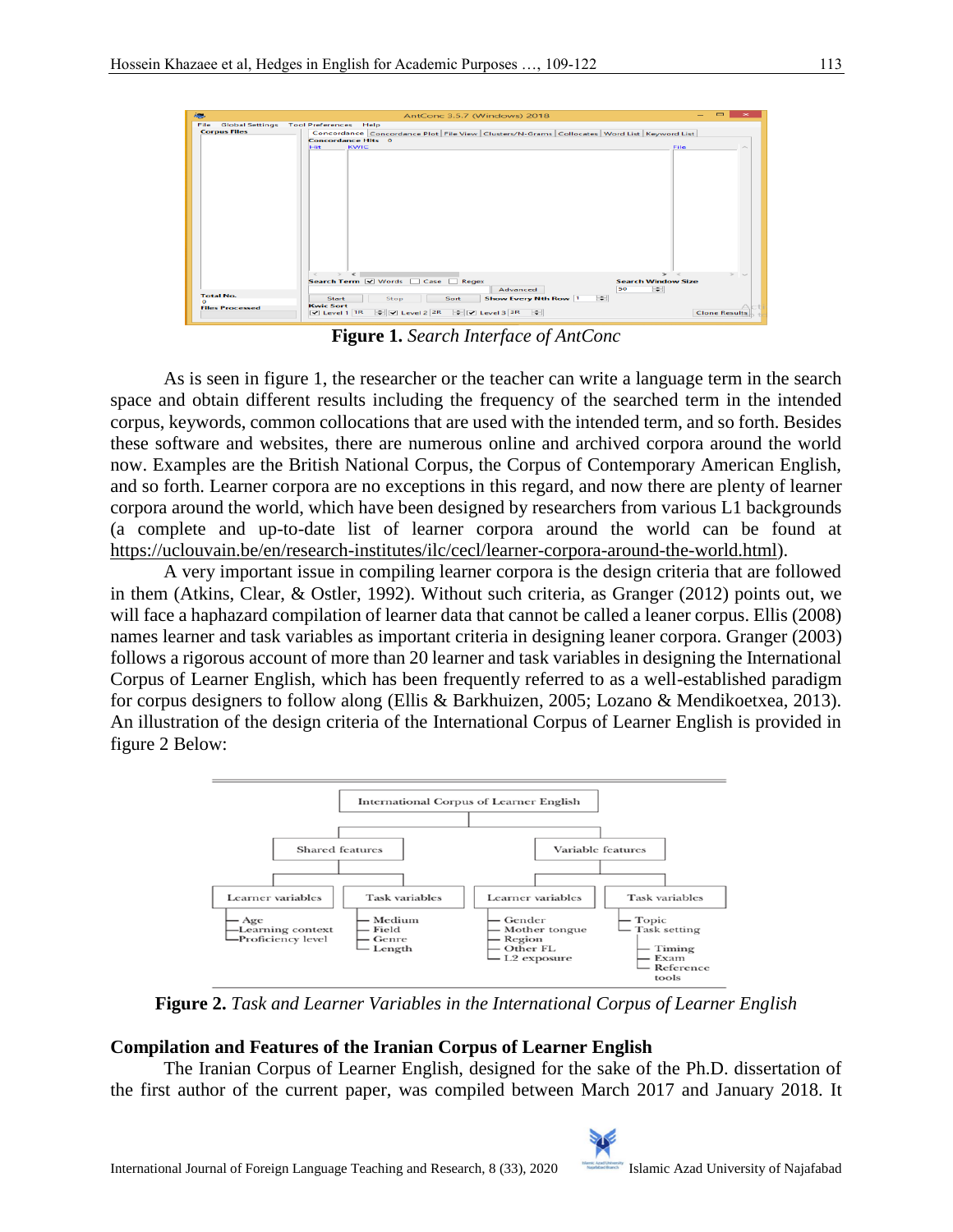includes 436,035 words and consists of 1,744 expository essays that were written by male and female Persian native speakers, who attended English-related fields at both State Universities and Islamic Azad University branches of Iran. These EFL learners were in junior and senior years of their education, and before the compilation of the corpus, they had passed courses such as paragraph development and essay writing in the Iranian curriculum on English-related fields. With regard to the variable of age, these learners were between 21 and 35 (Mean= 28). All of the participants were students of the same university for at least four consecutive semesters.

 The 50-min EF Standard English Test (EFSET) was used to check the proficiency level of these learners, and before the compilation of the corpus, learners' essays whose proficiency levels were intermediate (EFSET's B1) were put aside for further analyses. These task and learner criteria were checked through a learner profile form that the learners filled in and together with their essays sent to the first author of the current paper. Part of the corpus data was obtained from two female colleagues whose research also included expository essays of Iranian intermediate university-level learners who were majoring in English related fields in Iran.

 The learners were asked to write 250-word expository essays on the topics of the book *Expository Eureka: Model Expository Essays for Today's Secondary School Students* (Tham, 2013). They were also asked to submit copies of their hand-written or typed essays to the first author of this study. The essays were gathered as untimed, authentic texts. This means that the learners had access to reference tools such as dictionaries, and no corrections were made to the errors in the essays.

 After gathering the essays, the handwritten ones were scanned and converted to the JPEG format. Next, through applying the optical character recognition software (OCR), they were converted into machine-encoded texts (i.e., Microsoft word document files). Part of the data that was given by the two female colleagues included typed essays and did not require this step. In the next step of the compilation of the corpus and through applying the AntFileConverter freeware (Anthony, 2017), the essays were converted into PDF and then plain texts. Finally, the files were uploaded in the corpus builder engine at<http://www.lextutor.ca/> (Cobb, 2016), and the Iranian Corpus of Learner English was built and ready for the analysis of use of hedges.

# **Compilation and Features of the BAWE Sub-corpus**

 The BAWE corpus, totaling 6,506,995 words, includes texts in genres such as case studies, empathy writings, essays, and so forth in four academic domains, namely arts and humanities, social sciences, life sciences, and physical sciences. The texts in the corpus have been compiled from university students across four levels of study in 35 disciplines. For the sake of comparison with the Iranian Corpus of Learner English, 44 texts from a sub-part of the BAWE corpus including English-native, bachelor of arts (BA), linguistics students' expository essays, totaling 92,984 words, was used. These essays were downloaded as resource number 2,539 from the University of Oxford text archive at<http://ota.ahds.ac.uk/headers/2539.xml> and compiled as a corpus through the corpus builder engine at<http://www.lextutor.ca/> (Cobb, 2016).

# **Procedure**

 With the aid of the text analysis and concordance software MonoConc Pro-Semester version 2.2. (Barlow, 2017), the Iranian Corpus of Learner English and the sub-part of the BAWE corpus were electronically searched for 101 hedges (appendix of Hyland, 2005). Later, based on justifications to distinguish metadiscoursal hedges from non-hedging elements proposed by Hyland in his various publications (e.g., 1996, 1998, 2005), all seemingly metadiscoursal hedges were manually checked by the first writer of the present paper to ensure they were performing the role

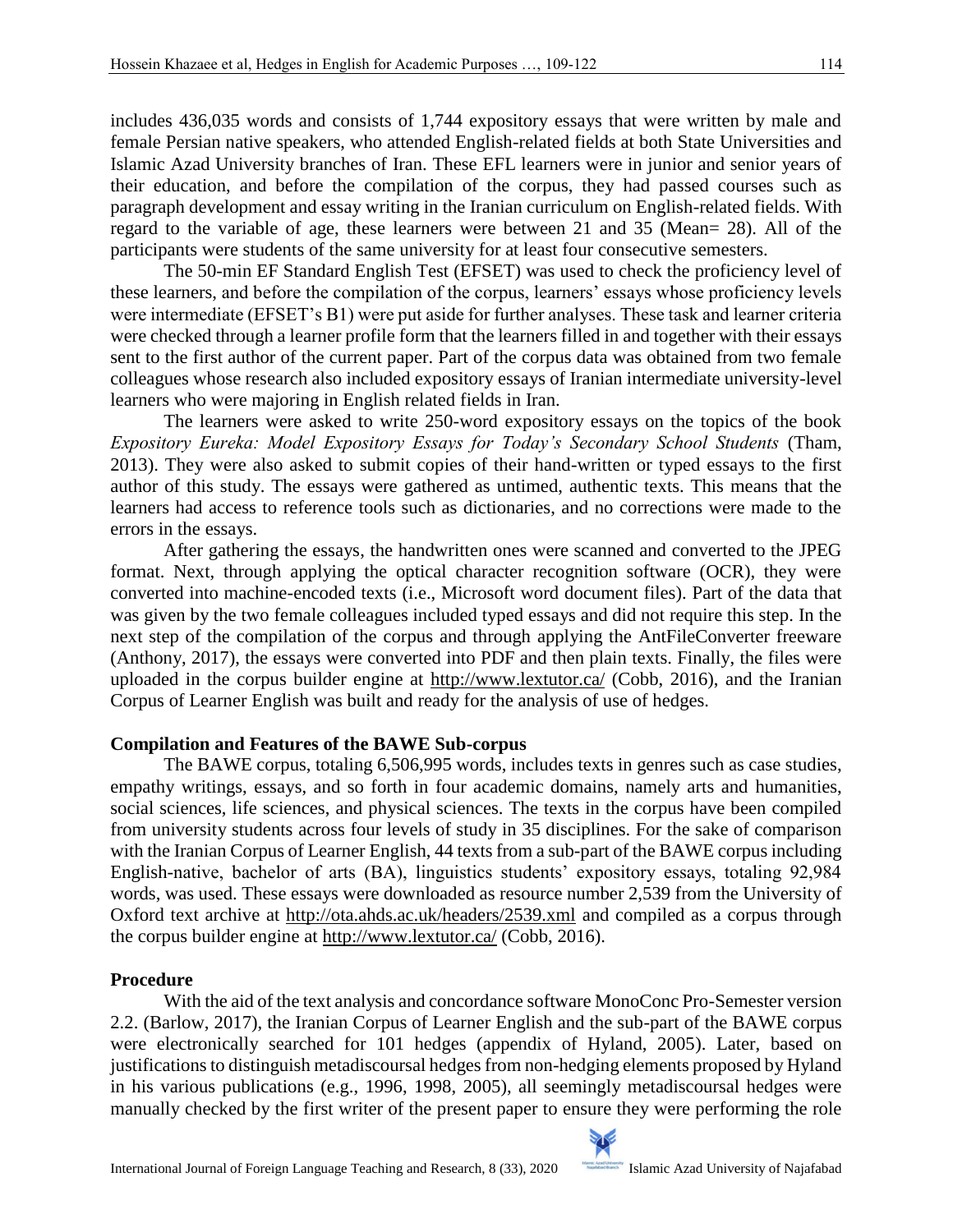of hedges. This second step (manual checking) is of utmost importance in any LCR study since language items can play various roles in discourse, and as Hyland (2005, p. 218) asserts, every instance of any metadiscoursal element (including hedges per se) "should therefore be studied in its sentential co-text." To clarify the multi-functionality of hedging items, an example of *seems* is presented here.

1.I like and respect him. But recently I've been thinking a lot about a person I see once a week at a club. She *seems* very masculine, with short hair, jeans and heavy boots and she has a sort of butch look I can't describe. **(British national corpus, CH1, W\_newsp\_tabloid)**

2.The priority given to each of the above rules has depended on the temperament of the president in power but it *seems* that the president's role has been much more forceful, interventionist and political than a reading of the constitution would imply. **(ICLE-brsur1.cor-codes 16-33)**

 As is seen, in (a) seems shows ideational (non-hedging) content, while in (b), it functions as epistemic hedge marker.

#### **Results**

 In the first step of analysis (automatic and then manual), raw frequencies of hedges were obtained from both corpora. As raw frequencies in corpora with different sizes provide uncomparable results, in the second step, these raw frequencies were normalized per 1,000,000 words. Normalizing per 1,000,000 words can be done manually with the formula (raw frequency  $x$  1,000,000)  $\div$  number of words in the corpus, or electronically, through a number of websites designed for such purposes. Here and in this study, normalizing (per 1,000,000 words) was conducted with the use of the normalizing calculator at [http://www.thegrammarlab.com/?p=160.](http://www.thegrammarlab.com/?p=160) The raw and normalized frequencies of the analyses are depicted in table 1.

| <b>Hedges</b>          | <b>Raw frequencies</b> | <b>Normalized frequencies</b> | % of total Metadiscourse |
|------------------------|------------------------|-------------------------------|--------------------------|
| <b>ICLE</b>            | 2,964                  | 0.68                          |                          |
| <b>BAWE Sub-corpus</b> | 1,327                  | $^{\prime}$ .43               | 21.0                     |

**Table 1***. Hedges in the Iranian Corpus of Learner English Versus the BAWE Sub-corpus*

*Note.* ICLE stands for the Iranian Corpus of Learner English.

 In order to find out whether the observed differences of the use of hedges between the Iranian Corpus of Learner English and the BAWE sub-corpus were statistically significant, table 2 shows the results of the log-likelihood test (*G*-test). The log-likelihood test is a common statistical procedure in LCR that looks at the probable frequency differences between two corpora and analyzes whether a frequency difference is statistically significant or not. The log-likelihood test can be conducted with the aid of many statistical programs such as R. Here and in this study, it was computed with the use of an online calculator (Rayson, 2019) at Lancaster university's center for computer corpus research on language [\(http://ucrel.lancs.ac.uk/llwizard.html\)](http://ucrel.lancs.ac.uk/llwizard.html).

**Table 2.** *Log-likelihood Test Results to Compare the Frequency of Hedges Between the Iranian Corpus of Learner English and the BAWE Sub-corpus*

| <b>Item</b> |                                       | $\frac{0}{0}$ 1 | ◡              | $\frac{6}{2}$ | பப                       | <b>Bayes</b> |  |
|-------------|---------------------------------------|-----------------|----------------|---------------|--------------------------|--------------|--|
| Hedges      | 964<br>ு⊤<br>$\overline{\phantom{a}}$ | 0.68            | 227<br>ا ڪٽو 1 | 1. IJ         | $\overline{\phantom{0}}$ | 38.98        |  |

*Note.* Based on Rayson (2019), O1 and O2 are the observed frequencies of hedges in the Iranian Corpus of Learner English and the BAWE sub-corpus; %1 and %2 values show normalized

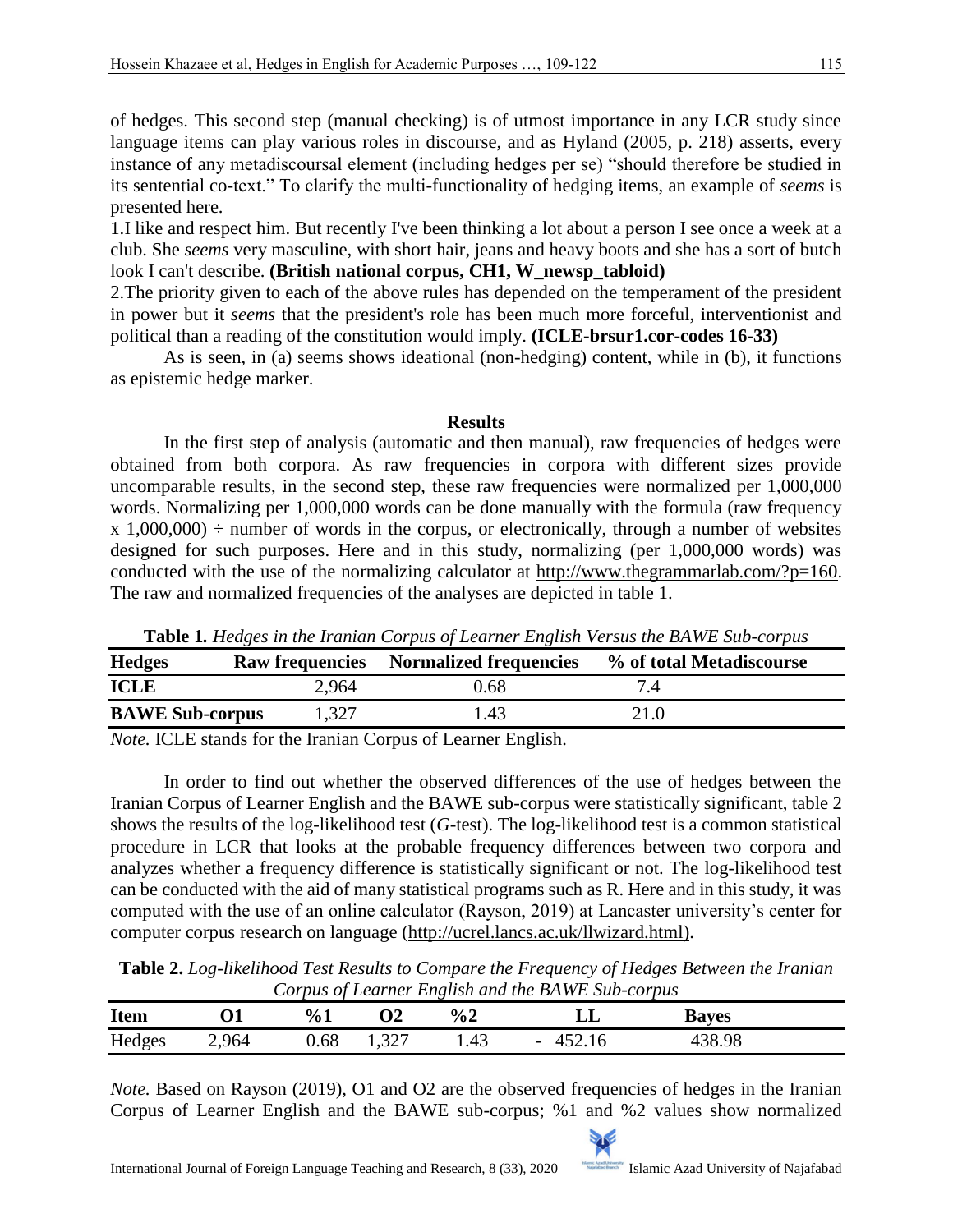H0; For negative scores, the scale is read as "in favor of" instead of "against".

frequencies in O1 and O2 per 1,000,000 words. LL indicates the log-likelihood value  $(G<sup>2</sup>)$ ; "+" before LL indicates overuse in O1 relative to O2, "-" before LL indicates underuse in O1 relative to O2. Bayes Factor (BIC) indicates effect size: 0-2: not worth more than a bare mention; 2-6: positive evidence against H0; 6-10: strong evidence against H0; > 10: very strong evidence against

 As table 2 shows, a statistically significant difference was detected between the two corpora in terms of the use of hedges ( $\frac{6^2}{3.8}$ ;  $p < 0.05$ ; with a very large effect size (BIC > 10), with underuse of hedges in the Iranian Corpus of Learner English, relative to the BAWE sub-corpus.

 In addition to the above-mentioned analysis results, it should be mentioned that in the Iranian Corpus of Learner English the epistemic modal verbs had the highest frequency among all hedging items with *should* (340 cases of occurrence) as the most frequent one. In the BAWE subcorpus, too, the epistemic modal verbs had the highest frequency with *may* (162 cases of occurrence) as the most frequently occurring hedging item. The observed frequency of all hedging items in the two corpora are presented in Appendix A of the current study. Below are a number of examples of the use of hedges from both corpora.

3.Finally part time job can make student improve faster but they have to manage their time because it wastes lots of time for studying and they have to be careful. A universal language should be replacing all languages. (Iranian Corpus of Learner English)

4.One must note however, that due to the employers misunderstanding of the proper use and meanings of his/her first words (i.e. mismatches, overextensions, holophrasing...), some may not consider them as the being true language. Finally, the first 50 words may also determine different backgrounds, reflecting the culture into which they were socialized. (The BAWE sub-corpus)

5. In my opinion, I think children from family where both parents work may have some certain advantages. (Iranian Corpus of Learner English)

6. One of the other things that it might make you sick of working when you are a student is finding some jobs that.... (Iranian Corpus of Learner English)

7. It is likely that people who are more powerful will not receive compliments, therefore complimenting maybe a form of subordinating women into a less powerful position in society. (The BAWE sub-corpus)

### **Discussion**

 Hedges are lexical/strategic devices that are frequently used by writers of different genres of texts to present claims with caution. In the present study, they constituted 7.4% of all metadiscourse types in the Iranian Corpus of Learner English (ranked third among all metadiscourse types) and 21% of the total metadiscourse in the BAWE sub-corpus (ranked second among all metadiscourse types). A number of factors are influential concerning the observed underuse of hedges in the Iranian Corpus of Learner English. Among them, previous instruction, culture and L1, and increasing proficiency are the most significant ones.

### **Role of Previous Instruction**

 Concerning the role of previous instruction, the most frequently used hedging devices in the Iranian academic, expository essays were modal auxiliaries (e.g., *may*, *should*, *might*, etc.) and epistemic adverbs (e.g., *about*, *almost*, *sometimes*, etc.), which are directly instructed in courses such as grammar, paragraph development, and essay writing in the Iranian universities. However, other categories including epistemic lexical verbs, which are not instructed explicitly as such, were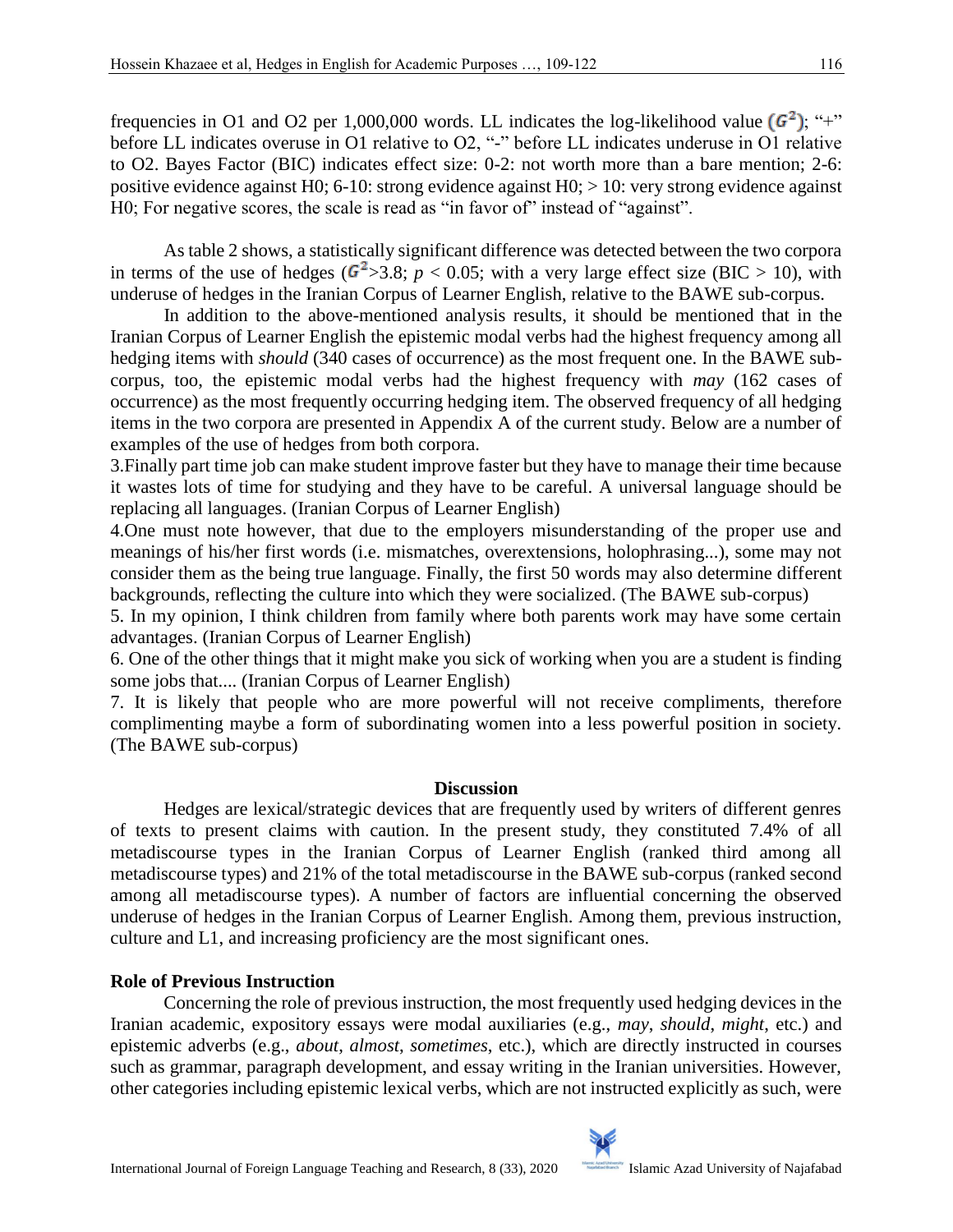used less frequently (e.g., *appear* with 9, *argue* with 24, and *assume* with 16 cases of occurrence among all metadiscourse items).

 This claim on the role of previous instruction is in accordance with the influential effects of instruction on the use of hedges reported by Jalilifar, Shooshtari, and Mutaqid (2011). They found empirical support for the facilitative effect of explicit instruction in recognizing hedging devices that improved their subjects' language proficiency and reading comprehension scores. In the same vein, Skelton (1988) claims that through the purposeful and explicit teaching of hedges with the aid of a) sensitization exercises, b) rewriting exercises, and c) sets of potential comments, EFL learners will be able to communicate much more successfully with their native counterparts.

# **Role of Culture and L1**

 The influence of culture and L1 on the use of hedges has been frequently reported in the literature of research. It is believed that in languages such as Persian, a more direct style of writing (requiring less hedges) is common, while in other languages such as English a more cautious and indirect style (requiring more hedges) is preferred (Hinds, 1987; Hu and Cao, 2011; Mauranen, 1993b). With regard to the differences in using hedges between Persian and English, Abdollahzadeh (2011), for example, asserts that Iranian postgraduates lack full access to a complete repertoire of hedges in comparison with their English counterparts, although the genre under investigation in Abdollahzadeh's paper differs from the current study, and as is known, genre itself has a significant effect on the frequency of use of hedges. Falahati (cited in Rasti, 2011), too, asserts that English writers employ hedges more frequently than Iranian writers.

# **Role of Increasing proficiency**

 Increasing proficiency, too, can have influential effects on the use of hedges (Hinkel, 2002), meaning that as Iranian EFL learners become more proficient English language users, they may try to use such features in a more native-like way. Providing proof to this claim, Hyland and Milton (1997) suggest that more proficient EFL learners approximate more closely to native speaker patterns in their use of hedges. In the same vein, Jalilifar, Shooshtari, and Mutaqid (2011) show that EFL learners who have a higher level of language proficiency take better advantage of the explicit instruction of hedging, to the degree that there is an interactive relation between the proficiency level of learners and their metadiscourse knowledge of hedges.

 The findings of this study are also in accordance with Azarbad and Ghahraman (2018) and Davoodifard (2006) who found significant differences between the frequencies of hedges in English and Persian abstracts, with underuse of hedges in the Persian ones. They, besides Jalilifar et al. (2011), Nikroo (2010), and Tahririan and Shahzamani (2009), pointed to a number of influential factors in this regard, namely differences between the structure of English and Persian, differences between the culture of Iranian and English writers, language proficiency, and even differences between gender. Differences between Iranian and English natives are also mentioned in studies on genres such as scientific research articles (e.g., Rezanejad, Lari, & Mosalli, 2015), English and Persian editorials (e.g., Tahririan & Shahzamani, 2009), and so forth.

# **Conclusions**

 What connects this study to the research literature in learner corpora and hedges is its source of data, that is, EFL learners in university settings. This corpus-based study on hedges revealed statistically significant differences between Iranian EFL learners' and English-natives' use of hedges. Such differences reside in a number of underlying factors including the fact that Englishnative writers in the BAWE sub-corpus aimed to show their knowledge of the essay topics, while

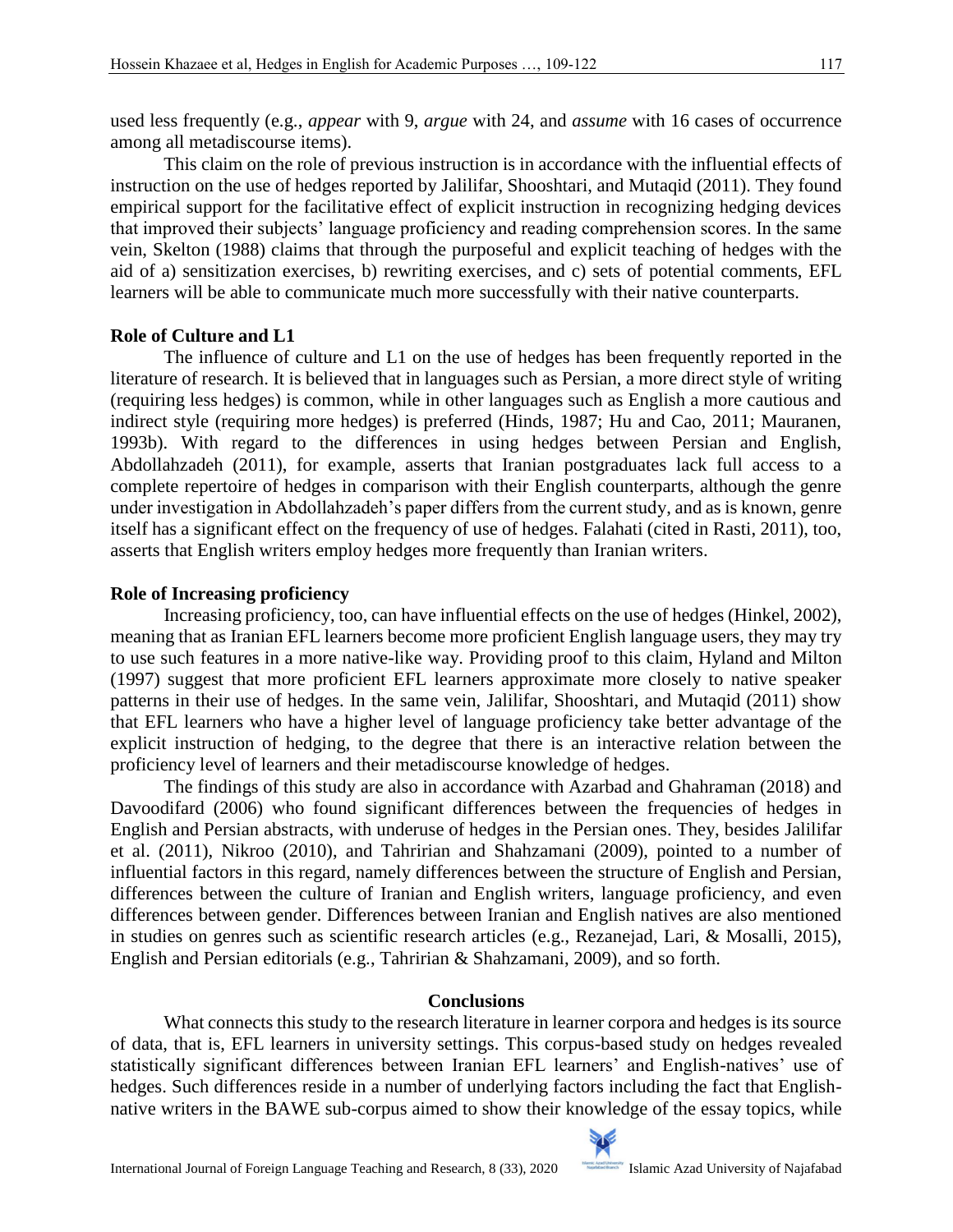Iranian EFL writers in the Iranian Corpus of Learner English primarily aimed to show their skills in the English language. Cultural and L1 differences between Persian and native writers as well as the influence of genre, familiarity or lack of awareness concerning hedges resulting from previous instruction, and proficiency level of Iranian EFL learners from whom the essays have been collected in this study, were also key elements that brought about differences with regard to the use of hedges between the two groups of writers.

 Generally, it is assumed that direct and explicit instruction of hedges according to the norms of the genre of interest seems to be the best strategy in order to alleviate the overuse/underuse of hedges among Iranian EFL learners in university settings. For this, applying corpus software and online websites could be a great help. Using software such as AntConc through DDL practices can result in great changes in the Iranian university-level learners' production of hedges in their academic essays. For this to happen, teachers should be encouraged to learn the function of hedges first, and then through becoming familiar with corpora and corpus software and integrative approaches to computer-assisted language learning (CALL) (Warschauer, 1996) such as flip teaching (Bergmann & Sams, 2012), they can provide learners with enough sources to learn for themselves and reach learner autonomy in the use of hedges.

#### **References**

Abdi, M., & Behnam, B. (2014). Cross-cultural analysis of hedges in English and Persian medical journals. *International Journal of Language Learning and Applied Linguistics World, 7*(1), 92-107.

Abdollahzadeh, E. (2011). Poring over the findings: Interpersonal authorial engagement in applied linguistics papers. *Journal of Pragmatics, 43*(1), 288-297. [https:/ /doi.org /10.1016/](https://doi.org/10.1016/j.pragma.2010.07.019)  [j.pragma.2010.07.019](https://doi.org/10.1016/j.pragma.2010.07.019)

Ackermann, K., Biber, D., & Gray, B. (2011, July 20-22). An academic collocation list [Paper presentation]. Corpus Linguistics, Birmingham, UK.

Ädel, A. (2006). *Metadiscourse in L1 and L2 English*. Amsterdam, The Netherlands: John Benjamins Publishing Company.

Ädel, A. (2010). Just to give you kind of a map of where we are going: A taxonomy of metadiscourse in spoken and written academic English. *Nordic Journal of English Studies, 9*(2), 69-97.

Ahn, M., & Yap, F. H. (2015). Evidentiality in interaction: A pragmatic analysis of Korean hearsay evidential markers. *International Journal sponsored by the "Foundations of Language", 39*(1), 46-84.<https://doi.org/10.1075/sl.39.1.03ahn>

Anthony, L. (2017). AntFileConverter (Version 1.2.1) [Computer software]. Waseda University. [https://www.laurenceanthony.net/software/antfile converter/](https://www.laurenceanthony.net/software/antfile%20converter/) 

Atkins, S., Clear, J., & Ostler, N. (1992). Corpus design criteria. *Literary and Linguistic Computing, 7*(1), 1-16.<https://doi.org/10.1093/llc/7.1.1>

Azarbad, E., & Ghahraman, V. (2018). A comparative study on the English to Persian translation of hedges in the abstracts of MA theses in English translation studies. *Journal of Language and Translation, 8*(3), 57-67.

Barlow, M. (2017). MonoConc Pro-Semester (version 2.2.) [Computer software]. Althestan. [http://www.michaelbarlow.com](http://www.michaelbarlow.com/)

Bergmann, J., & Sams, A. (2012). *Flip your classroom: Reach every student in every class every day.* Eugene: International Society for Technology in Education.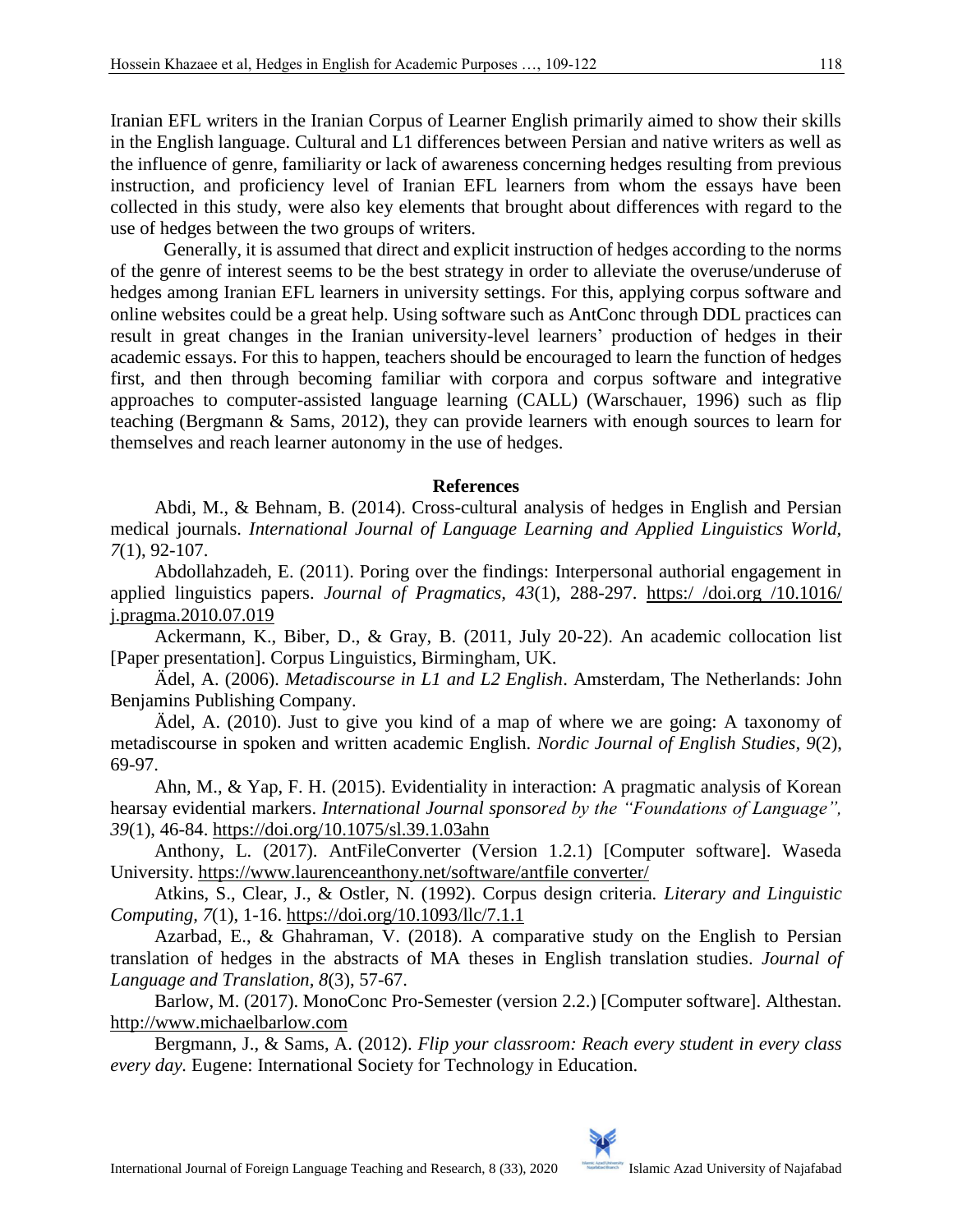Bouhlal, F., Horst, M., & Martini, J. (2018). Modality in ESL textbooks: Insights from a contrastive corpus-based analysis. *Canadian Modern Language Review, 74*(2), 227-252. <https://doi.org/10.3138/cmlr.3075>

Burrough-Boenisch, J. (2005). NS and NNS scientists' amendments of Dutch scientific English and their impact on hedging. *English for Specific Purposes, 24*(1), 25-39. <https://doi.org/10.1016/j.esp.2003.09.004>

Callies, M. (2015). Learner corpus design and methodology. (2015). In S. Granger, G. Gilquin & F. Meunier (Eds.), *The Cambridge handbook of learner corpus research* (pp. 7-182). Cambridge: Cambridge University Press.

Channell, J. (1994). *Vague Language*. Oxford: Oxford University Press.

Cobb, T. (2016). Corpus Builder (v.2.3)[.http://www.lextutor.ca/cgi-bin/tools /corp\\_build](http://www.lextutor.ca/cgi-bin/tools%20/corp_build%20/index.%20pl?uppers=50)  [/index. pl?uppers=50](http://www.lextutor.ca/cgi-bin/tools%20/corp_build%20/index.%20pl?uppers=50)

Davoodifard, M. (2006). A contrastive analysis of hedging in English and Persian research articles: Linguistic and cultural variations across languages and disciplines [Unpublished M.A. thesis]. University of Esfahan.

Dontcheva-Navratilova, O. (2016). Cross-cultural variation in the use of hedges and boosters in academic discourse. *Prague Journal of English Studies, 5*(1), 163-184. [https: //doi.org /10.1515](https://doi.org/10.1515/pjes-2016-0009)  [/pjes-2016-0009](https://doi.org/10.1515/pjes-2016-0009)

Ellis, R. (2008). *The study of second language acquisition* (2nd ed.). Oxford: Oxford University Press.

Ellis, R., & Barkhuizen, G. P. (2005). *Analyzing learner language*. Oxford: Oxford University Press.

Granger, S. (2003). The international corpus of learner English: A new resource for foreign language learning and teaching and second language acquisition research. *TESOL Quarterly, 37*(3), 538-546.<https://doi.org/10.2307/3588404>

Granger, S. (2012). How to use foreign and second language learner corpora. In A. Mackey & S.M. Gass (Eds.), *Research methods in second language acquisition: A practical guide*  (pp. 7–29). London: Blackwell Publishing.

Hawkey, R. & Barker, F. (2004). Developing a common scale for the assessment of writing. *Assessing Writing, 9*(2), 122–159.<https://doi.org/10.1016/j.asw.2004.06.001>

Hawkins, J.A., & Filipović, L. (2012). *Criterial features in L2 English: Specifying the reference levels of the Common European Framework.* Cambridge: Cambridge University Press.

Hinds, J. (1987). Reader versus writer responsibility: A new typology. In U.

Connor & R. B. Kaplan (Eds.), *Writing across languages: Analysis of L2 text* (pp. 141-15). Reading, MA: Addison Wesley.

Hinkel, E. (2002). *Second language writers' text*. Mahwah, NJ: Lawrence Erlbaum.

Hu, G., & Cao, F. (2011). Hedging and boosting in abstracts of applied linguistics articles: A comparative study of English-and Chinese-medium journals. *Journal of Pragmatics, 43*(11), 2795-2809. [https://doi.org/10. 1016/j.pragma.2011.04.007](https://doi.org/10.%201016/j.pragma.2011.04.007)

Hunston, S. (2002). *Corpora in applied linguistics.* Cambridge: Cambridge University Press.

Hyland, K. (1996). Talking to the academy: Forms of hedging in science research articles. *Written Communication, 13*(2), 251-81.

Hyland, K. (1998). *Hedging in scientific research articles*. Amsterdam, The Netherlands: John Benjamins Publishing Company.

Hyland, K. (2005). *Metadiscourse: Exploring interaction in writing*. London: Continuum.

Hyland, K. (2017). Metadiscourse: What is it and where is it going? *Journal of Pragmatics, 113*(1), 16-29. [http://dx.doi.org/10.1016/j.pragma. 2017.03.007](http://dx.doi.org/10.1016/j.pragma.%202017.03.007)

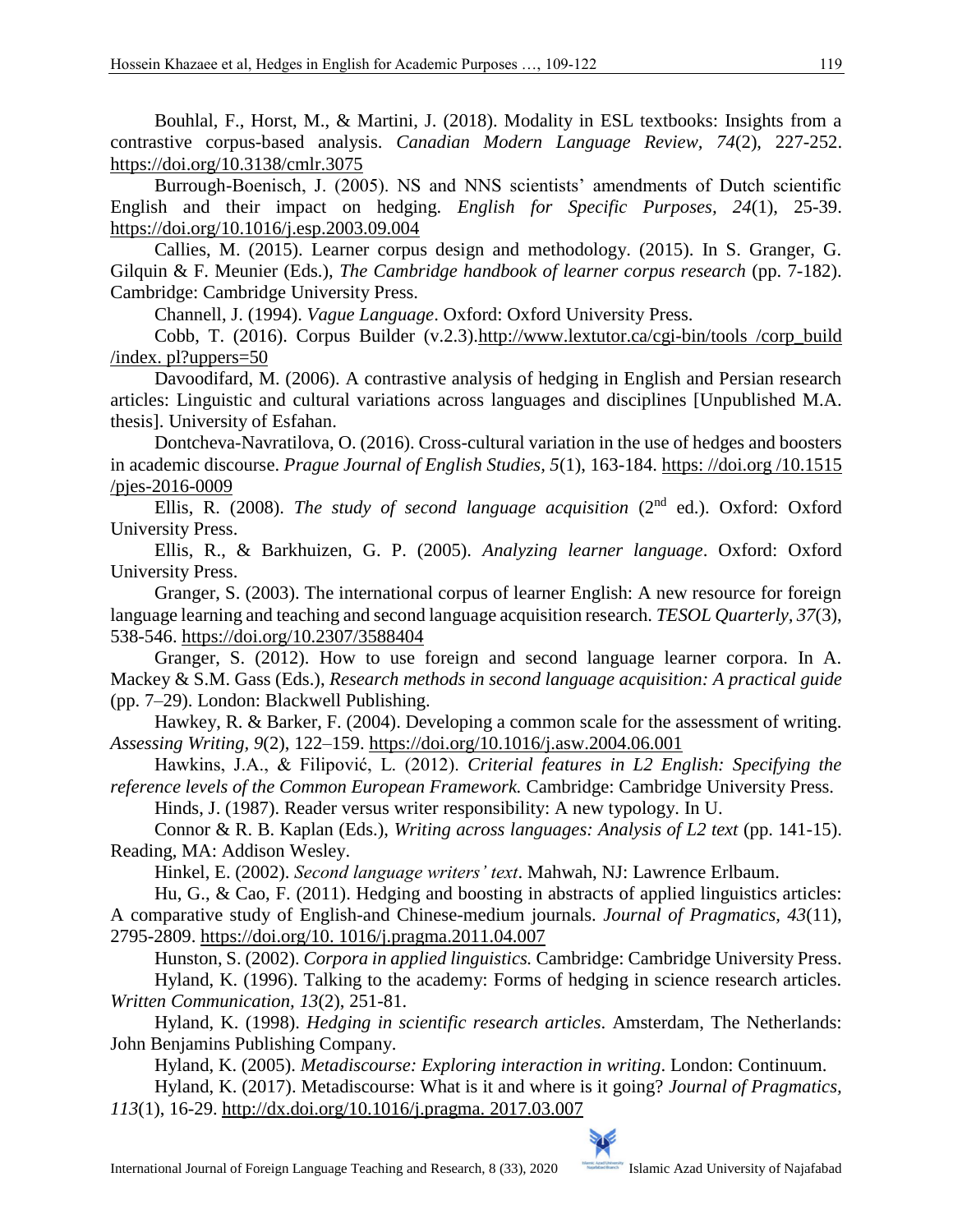Hyland, K., & Milton, J. (1997). Qualification and certainty in L1 and L2 students' writing. *Journal of Second Language Writing, 6*(2), 183-205. [https://doi.org/10.1016/S1060-](https://doi.org/10.1016/S1060-3743(97)90033-3) [3743\(97\)90033-3](https://doi.org/10.1016/S1060-3743(97)90033-3)

Jalilifar, A., Shooshtari, Z. G., & Mutaqid, S. (2011). The effect of hedging instruction on reading comprehension for Iranian university students. *Research in Applied Linguistics, 2*(1), 69- 89.

Larsson, T. (2017). A functional classification of the introductory it pattern: Investigating academic writing by non-native-speaker and native-speaker students. *English for Specific Purposes, 48*, 57-70.<https://doi.org/10.1016/j.esp.2017.06.001>

Li, Q., & Pramoolsook, I. (2015). Research article abstracts in two subdisciplines of businessmove structure and hedging between management and marketing. *English Language Teaching, 8*(1), 52-62.

Lozano, C., & Mendikoetxea, A. (2013). Learner corpora and second language acquisition: The design and collection of CEDEL2. In N. Ballier, A. Díaz-Negrillo & P. Thompson (Eds.), *Automatic treatment and analysis of learner corpus data* (pp. 65–100). Amsterdam, The Netherlands: John Benjamins Publishing Company.

Markkanen, R., & Schröder, H. (1997). Hedging: A challenge for pragmatics and discourse analysis. In R. Markkanen & H. Schröder (Eds.), *Hedging and discourse: Approaches to the analysis of a pragmatic phenomenon in academic texts* (pp. 3-18). Berlin: Walter de Gruyter.

Martikainen, H. (2018). Modal markers as potential sources of distortion intranslated medical abstracts. *Educational Sciences: Theory and Practice, 18*(4), 917-934.

Mauranen, A. (1993a). Contrastive ESP rhetoric: Metatext in Finnish-English economics texts. *English for Specific Purposes, 12*(1), 3-22. [https://doi.org/10.1016/0889-4906\(93\)90024-I](https://doi.org/10.1016/0889-4906(93)90024-I) 

Mauranen, A. (1993b). *Cultural differences in academic rhetoric: A textlinguistic study.* Frankfurt: Peter Lang.

Mauranen, A. (1997). Hedging in language revisers' hands. In R. Markkanen & H. Schröder (Eds.), *Hedging and discourse: Approaches to the analysis of a pragmatic phenomenon in academic texts* (pp. 115-133). Berlin: Walter de Gruyter.

Mauranen, A. (2010). Discourse reflexivity-a discourse universal? The case of ELF. *Nordic Journal of English Studies, 9*(2), 13-40.

Nikroo, P. (2010). The relationship between the knowledge of sentence structure and quality of translation. *International Journal of Language Studies, 4*(1), 1-58.

Plappert, G. (2019). Not hedging but implying: Identifying epistemic implicature through a corpus-driven approach to scientific discourse. *Journal of Pragmatics, 139*, 163-174. [https://doi.org/10.10 16/j.pragma.2018.09.001](https://doi.org/10.10%2016/j.pragma.2018.09.001)

Rasti, I. (2011). Involving the reader in the text: Engagement markers in native and nonnative student argumentative essays [Unpublished doctoral dissertation]. University of Liverpool, UK.

Rayson, P. (2019). Log-likelihood and effect size calculator [Computer program]. http:// ucrel.lancs.ac.uk/llwizard.html

Resche, C. (2015). Hedging in the discourse of central banks. *Studies in Communication Sciences, 15*(1), 83-92. [https://doi.org/10.1016 /j.scoms.2014.12.008](https://doi.org/10.1016%20/j.scoms.2014.12.008)

Rezanejad, A., Lari, Z., & Mosalli, Z. (2015). A cross-cultural analysis of the use of hedging devices in scientific research articles. *Journal of Language Teaching and Research, 6*(6), 1384- 1392.

Sabzevar, A., Haghverdi, H., & Biriya, R. (2020). A corpus-based analysis of epistemic stance adverbs in essays written by native English speakers and Iranian EFL learners. *Journal of*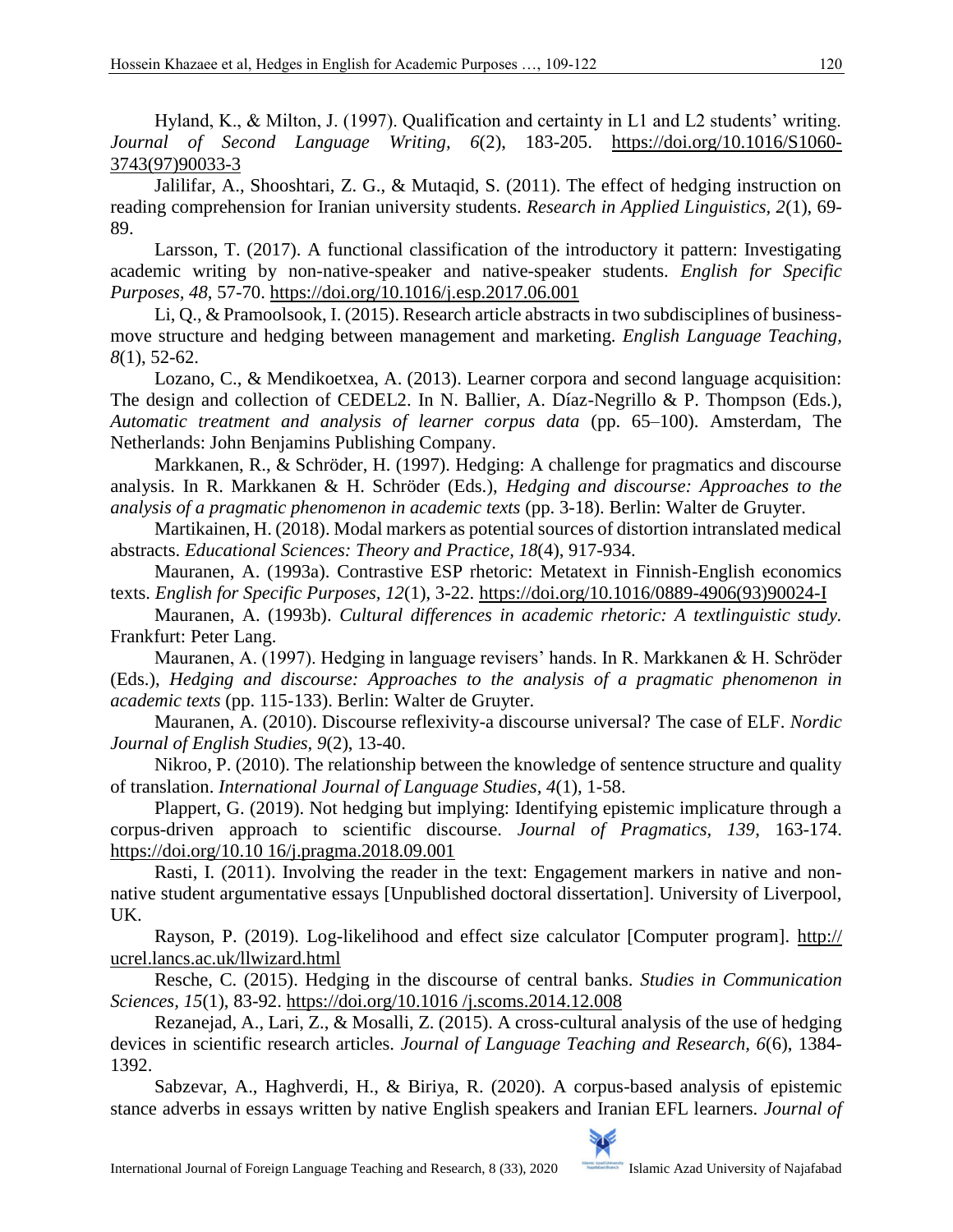*English Language Pedagogy and Practice, 12*(25), 32-52. [https://doi.org/10.30495/JAL.](https://doi.org/10.30495/JAL.%202020.674922)  [2020.674922](https://doi.org/10.30495/JAL.%202020.674922)

Skelton, J. (1988). The care and maintenance of hedges. *ELT Journal, 42*(1), 37-43. <https://doi.org/10.1093/elt/42.1.37>

Sun, X., & Hu, G. (2020). Direct and indirect data-driven learning: An experimental study of hedging in an EFL writing class. *Language Teaching Research, 24*(5), 1-29. [https://doi.org/10.1177/ 1362168820954459](https://doi.org/10.1177/%201362168820954459)

Tahririan, M. N. & Shahzamani, M. (2009). Hedging in English and Persian editorials: A contrastive study. *Iranian Journal of Applied Linguistics, 12*(1), 199-221.

Tham, D. (2013). *Expository eureka: Model expository essays for today's secondary school students*. Singapore: Marshall Cavendish Editions.

Tognini-Bonelli, T. (2001). *Corpus linguistics at work.* Amsterdam, The Netherlands: John Benjamins Publishing Company.

Tsukamoto, S. (2002). KWIC concordance for windows: Easy access to corpora. In T. Saito, J. Nakamura & S. Yamazaki (Eds.), *Language and computers, English corpus linguistics in Japan* (pp. 327–340). Amsterdam: Rodopi.

Vande Kopple, W. J. (1985). Some exploratory discourse on metadiscourse. *College Composition and Communication, 36*(1), 82-93.<https://doi.org/10.2307/357609>

Varma, S. B., & Tan, H. (2015). Hedges used by ESL students in single-sex and mixed-sex informal conversations. *Language & Communication, 2*(2), 169-182.

Vass, H. (2017). Lexical verb hedging in legal discourse: The case of law journal articles and supreme court majority and dissenting opinions. *English for Specific Purposes, 48*, 17-31. [https://doi.org/10.1016/ j.esp.2017.07.001](https://doi.org/10.1016/%20j.esp.2017.07.001)

Warschauer, M. (1996). Computer-assisted language learning: An introduction. In S. Fotos (Ed.), *Multimedia language teaching* (pp. 3-20). Tokyo: Logos International.

Weisi, H., & Asakereh, A. (2020). Hedging devices in applied linguistics research papers: Do gender and nativeness matter? *Glottotheory*. Advance online publication. <https://doi.org/10.1515/glot-2020-2013>

Wulff, S., & Gries, S. T. (2011). Corpus-driven methods for assessing accuracy in learner production. In P. Robinson, (Ed.), *Second language task complexity: Researching the cognition hypothesis of language learning and performance* (pp. 61-87). Amsterdam, The Netherlands: John Benjamins Publishing.

### **Appendice**

**Raw Frequency of Hedges in the Iranian Corpus of Learner English and the BAWE Subcorpus**

| Items          | <b>ICLE</b> | the BAWE sub- Items |                | ICLE           | the BAWE sub-  |
|----------------|-------------|---------------------|----------------|----------------|----------------|
|                |             | corpus              |                |                | corpus         |
| about          | 167         | 5                   | Almost         | 146            | 5              |
| apparent       | 4           | 4                   | Apparently     | 10             | 3              |
| appear         | 9           | 26                  | Appeared       | $\overline{2}$ | $\overline{2}$ |
| appears        |             | 26                  | approximately  | 16             |                |
| Argue          | 15          | $\Omega$            | Argued         | 5              | $\overline{4}$ |
| Argues         | 4           | $\theta$            | Around         | 24             | $\overline{4}$ |
| Assume         | 16          | 3                   | Assumed        | 3              | ⇁              |
| broadly        | 3           | $\Omega$            | certain amount |                |                |
| certain extent | $\theta$    |                     | certain level  | $\overline{4}$ |                |